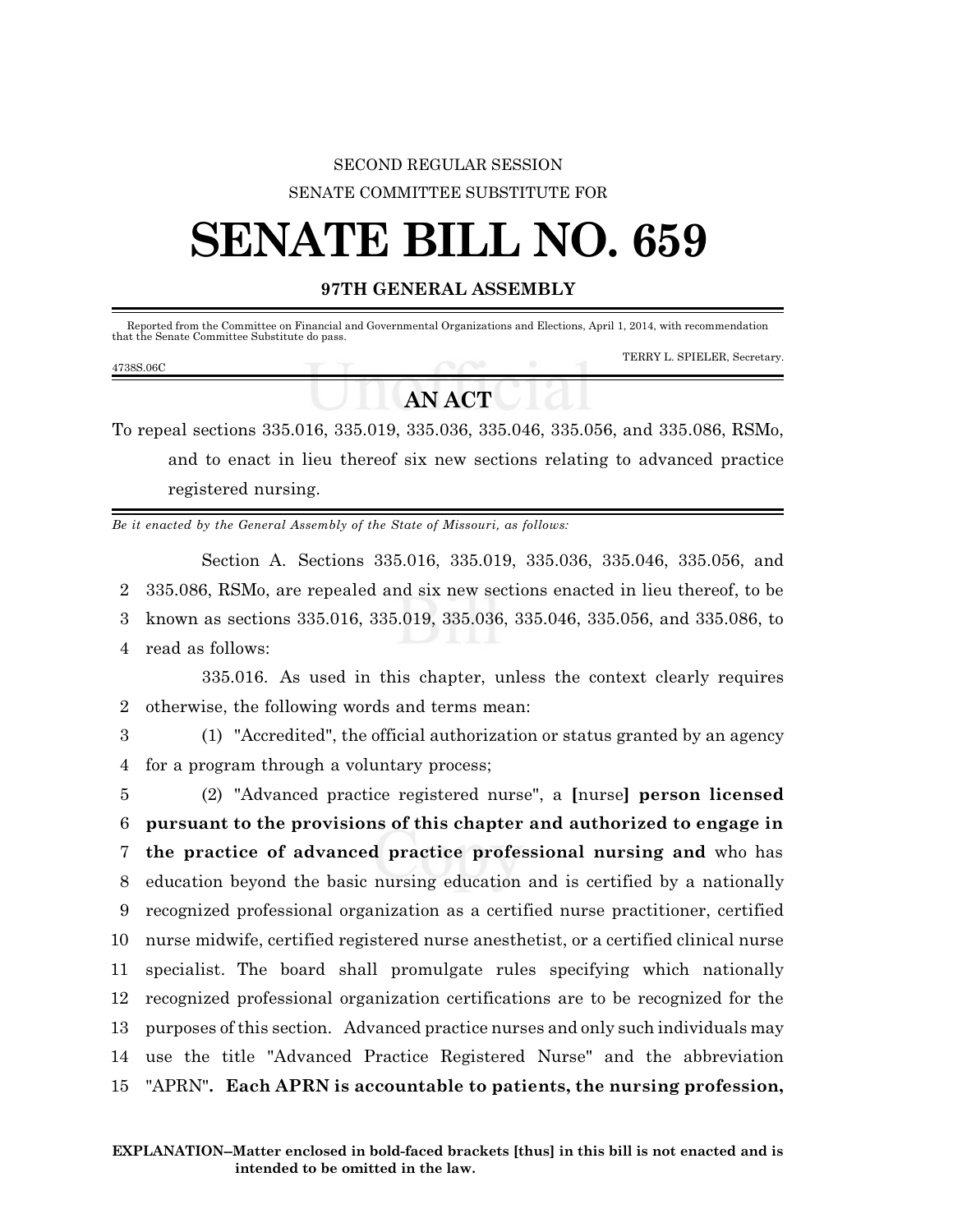**and the board of nursing for:**

 **(a) Complying with the requirements of sections 335.011 to 335.096, the nursing practice act, and the quality of advanced nursing care rendered;**

 **(b) Consulting with or referring patients, as appropriate, to other health care providers; and**

**(c) Recognizing the scope of APRN practice and its boundaries**;

(3) **"Advanced practice registered nursing":**

 **(a) The performance of advanced nursing with or without compensation that requires advanced education and specialized training to enable enhanced judgment and skill within such scope of training for patient care, and includes but is not limited to the performance of acts in accordance with the registered professional nursing scope of practice and the following:**

 **a. Patient assessment that leads to advanced diagnosis within the scope;**

**b. Ordering diagnostic and therapeutic tests and procedures;**

 **c. Performing tests and procedures within the scope of practice and interpreting and using results to further patient care;**

 **d. Ordering treatments consistent with specialty population training including appropriate medical devices and using nursing, medical, therapeutic, and corrective measures to treat illness and improve health status;**

**e. Providing palliative and end-of-life advanced nursing care;**

 **f. Providing advanced counseling, patient education, health education, and patient advocacy;**

 **g. Ordering appropriate medications in accordance with prescriptive authority;**

 **h. Delegating selected nursing activities or tasks to licensed practical nurses, registered professional nurses, or other health care providers;**

**i. Providing primary provider services for patient care; and**

 **j. Planning and initiating a therapeutic medical regimen as well as nutritional, diagnostic, and supportive services including, but not limited to, home health care, hospice, and therapy services;**

 **(b) The definition of advanced practice registered nursing shall not include, for the purposes of this chapter, the rendering of opinions**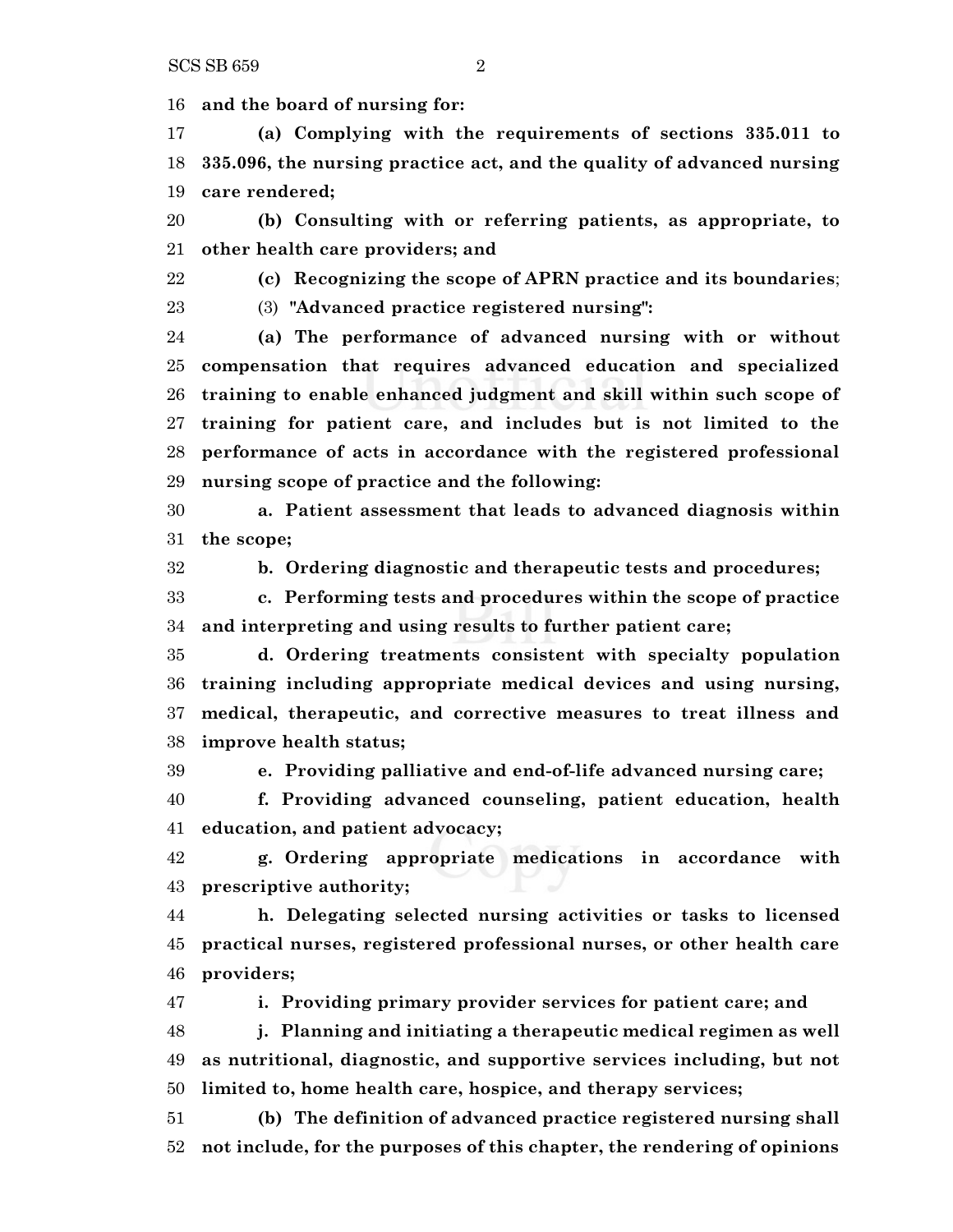**or giving of expert testimony in any criminal, civil, or administrative proceeding by an advanced practice registered nurse licensed by any state;**

 **(4)** "Approval", official recognition of nursing education programs which meet standards established by the board of nursing;

**[**(4)**] (5)** "Board" or "state board", the state board of nursing;

 **[**(5)**] (6)** "Certified clinical nurse specialist", a registered nurse who is currently certified as a clinical nurse specialist by a nationally recognized certifying board approved by the board of nursing;

 **[**(6)**] (7)** "Certified nurse midwife", a registered nurse who is currently certified as a nurse midwife by the American **[**College of Nurse Midwives**] Midwifery Certification Board**, or other nationally recognized certifying body approved by the board of nursing;

 **[**(7)**] (8)** "Certified nurse practitioner", a registered nurse who is currently certified as a nurse practitioner by a nationally recognized certifying body approved by the board of nursing;

 **[**(8)**] (9)** "Certified registered nurse anesthetist", a registered nurse who is currently certified as a nurse anesthetist by the **[**Council on Certification of Nurse Anesthetists, the Council on**] National Board of Certification and** Recertification **[**of**] for** Nurse Anesthetists, or other nationally recognized certifying body approved by the board of nursing;

 **[**(9)**] (10)** "Executive director", a qualified individual employed by the board as executive secretary or otherwise to administer the provisions of this chapter under the board's direction. Such person employed as executive director shall not be a member of the board;

 **[**(10)**] (11)** "Inactive nurse", as defined by rule pursuant to section 335.061;

 **[**(11)**] (12)** "Lapsed license status", as defined by rule under section 335.061;

 **[**(12)**] (13)** "Licensed practical nurse" or "practical nurse", a person licensed pursuant to the provisions of this chapter to engage in the practice of practical nursing;

 **[**(13)**] (14)** "Licensure", the issuing of a license to practice professional or practical nursing to candidates who have met the specified requirements and the recording of the names of those persons as holders of a license to practice professional or practical nursing;

**[**(14)**] (15)** "Practical nursing", the performance for compensation of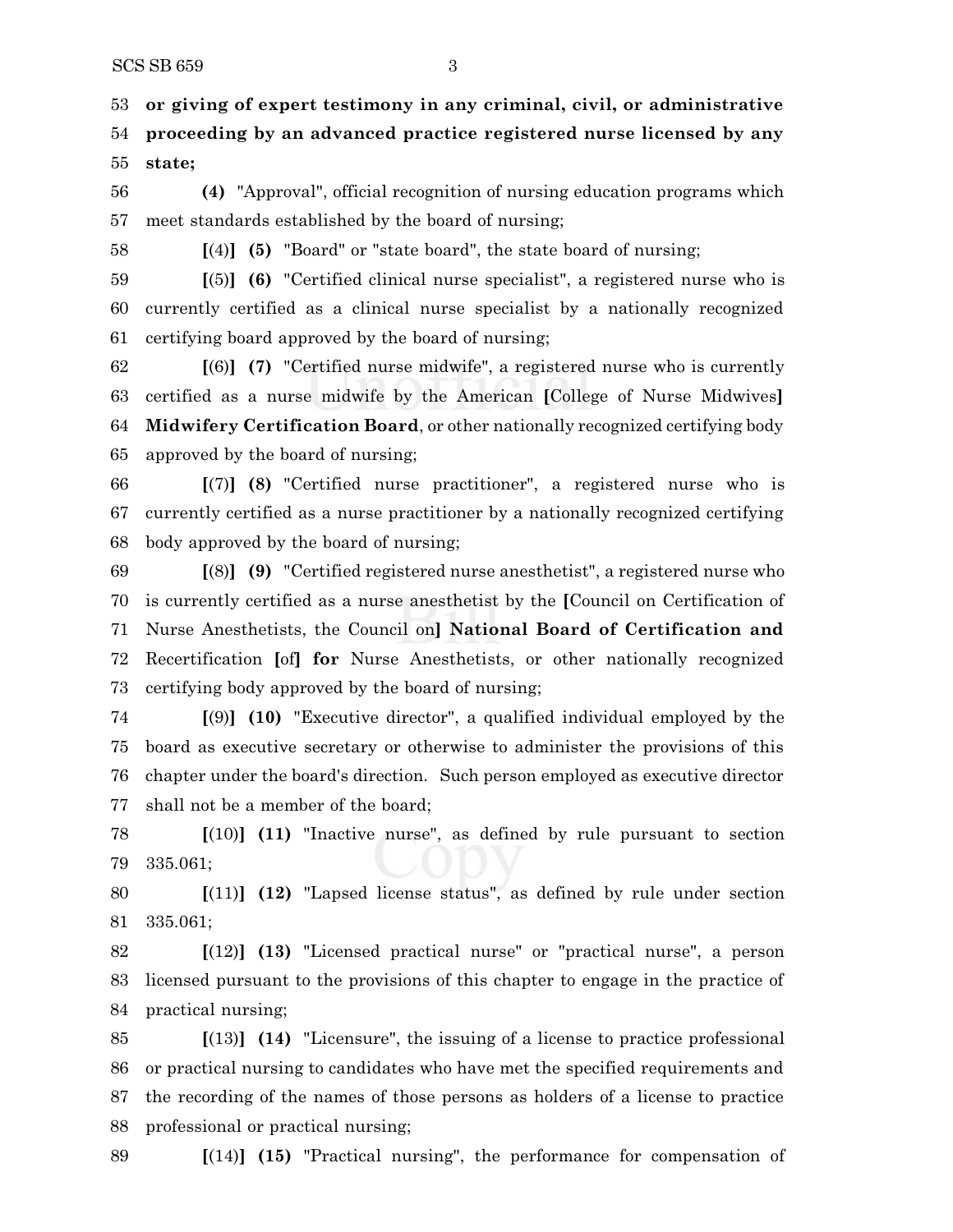selected acts for the promotion of health and in the care of persons who are ill, injured, or experiencing alterations in normal health processes. Such performance requires substantial specialized skill, judgment and knowledge. All such nursing care shall be given under the direction of a person licensed by a state regulatory board to prescribe medications and treatments or under the direction of a registered professional nurse. For the purposes of this chapter, the term "direction" shall mean guidance or supervision provided by a person licensed by a state regulatory board to prescribe medications and treatments or a registered professional nurse, including, but not limited to, oral, written, or otherwise communicated orders or directives for patient care. When practical nursing care is delivered pursuant to the direction of a person licensed by a state regulatory board to prescribe medications and treatments or under the direction of a registered professional nurse, such care may be delivered by a licensed practical nurse without direct physical oversight;

 **[**(15)**] (16)** "Professional nursing", the performance for compensation of any act which requires substantial specialized education, judgment and skill based on knowledge and application of principles derived from the biological, physical, social and nursing sciences, including, but not limited to:

 (a) Responsibility for the teaching of health care and the prevention of illness to the patient and his or her family;

 (b) Assessment, nursing diagnosis, nursing care, and counsel of persons who are ill, injured or experiencing alterations in normal health processes;

 (c) The administration of medications and treatments as prescribed by a person licensed by a state regulatory board to prescribe medications and treatments;

 (d) The coordination and assistance in the delivery of a plan of health care with all members of a health team;

 (e) The teaching and supervision of other persons in the performance of any of the foregoing;

 **[**(16)**] (17)** A "registered professional nurse" or "registered nurse", a person licensed pursuant to the provisions of this chapter to engage in the practice of professional nursing;

 **[**(17)**] (18)** "Retired license status", any person licensed in this state under this chapter who retires from such practice. Such person shall file with the board an affidavit, on a form to be furnished by the board, which states the date on which the licensee retired from such practice, an intent to retire from the practice for at least two years, and such other facts as tend to verify the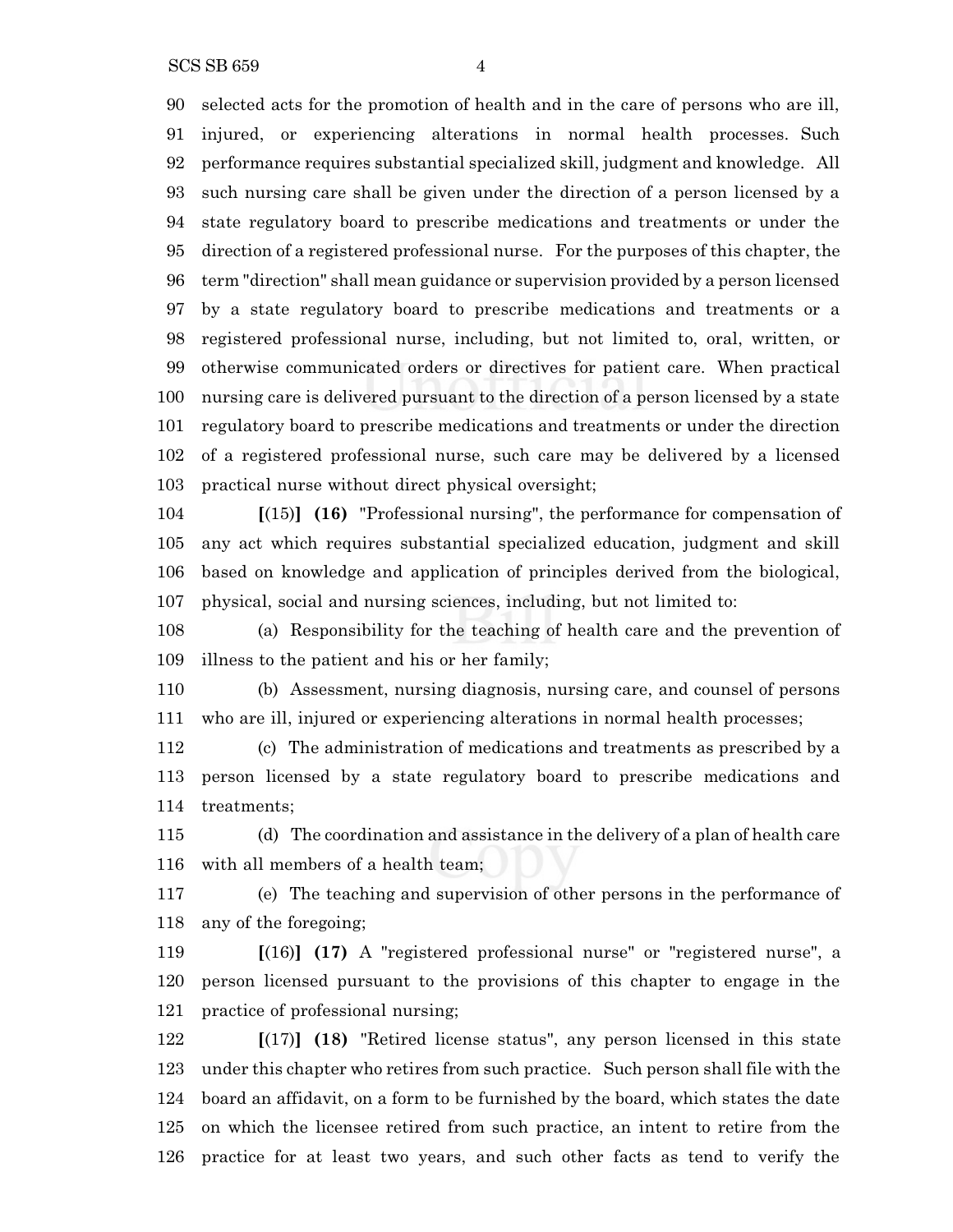retirement as the board may deem necessary; but if the licensee thereafter reengages in the practice, the licensee shall renew his or her license with the board as provided by this chapter and by rule and regulation.

335.019. **1.** The board of nursing may grant a certificate of controlled substance prescriptive authority to an advanced practice registered nurse who:

 (1) Submits proof of successful completion of an advanced pharmacology course that shall include preceptorial experience in the prescription of drugs, medicines and therapeutic devices; and

 (2) Provides documentation of a minimum of three hundred clock hours preceptorial experience in the prescription of drugs, medicines, and therapeutic devices with a qualified preceptor; and

 (3) Provides evidence of a minimum of one thousand hours of practice in an advanced practice nursing category prior to application for a certificate of prescriptive authority. The one thousand hours shall not include clinical hours obtained in the advanced practice nursing education program. The one thousand hours of practice in an advanced practice nursing category may include transmitting a prescription order orally or telephonically or to an inpatient medical record from protocols developed in collaboration with and signed by a licensed physician; and

 (4) Has a controlled substance prescribing authority delegated in the collaborative practice arrangement under section 334.104 with a physician who has an unrestricted federal Drug Enforcement Administration registration number and who is actively engaged in a practice comparable in scope, specialty, or expertise to that of the advanced practice registered nurse.

#### **2. All licensed APRNs are authorized to:**

 **(1) Prescribe and institute medication therapy within such APRN's practice and specialty or make appropriate referrals of patients to health care providers and community resources; and**

**(2) Procure, administer, and dispense samples.**

 **3. The provisions of this section shall not apply to a certified registered nurse anesthetist who provides anesthesia services pursuant to subsection 7 of section 334.104.**

335.036. 1. The board shall:

 (1) Elect for a one-year term a president and a secretary, who shall also be treasurer, and the board may appoint, employ and fix the compensation of a legal counsel and such board personnel as defined in subdivision (4) of subsection **[**10**] 11** of section 324.001 as are necessary to administer the provisions of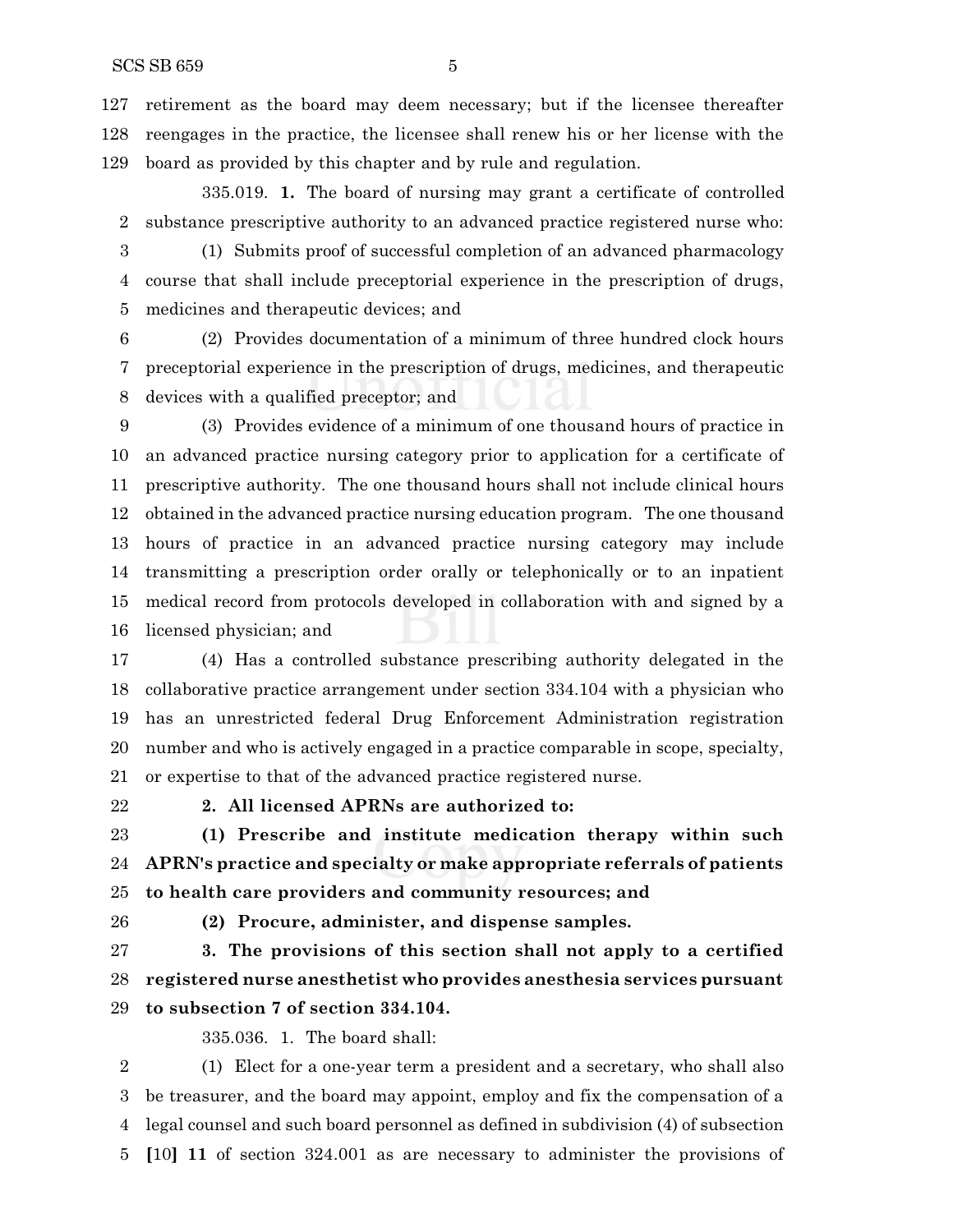sections 335.011 to 335.096;

 (2) Adopt and revise such rules and regulations as may be necessary to enable it to carry into effect the provisions of sections 335.011 to 335.096;

 (3) Prescribe minimum standards for **[**educational**] entry level nursing education** programs preparing persons for licensure pursuant to the provisions of sections 335.011 to 335.096;

 (4) Provide for surveys of such programs every five years and in addition at such times as it may deem necessary;

 (5) Designate as "approved" such programs as meet the requirements of sections 335.011 to 335.096 and the rules and regulations enacted pursuant to such sections; and the board shall annually publish a list of such programs;

 (6) Deny or withdraw approval from educational programs for failure to meet prescribed minimum standards;

 (7) Examine, license, and cause to be renewed the licenses of duly qualified applicants;

 (8) Cause the prosecution of all persons violating provisions of sections 335.011 to 335.096, and may incur such necessary expenses therefor;

 (9) Keep a record of all the proceedings; and make an annual report to the governor and to the director of the department of insurance, financial institutions and professional registration;

(10) Establish an impaired nurse program.

 2. The board shall set the amount of the fees which this chapter authorizes and requires by rules and regulations. The fees shall be set at a level to produce revenue which shall not substantially exceed the cost and expense of administering this chapter.

 3. All fees received by the board pursuant to the provisions of sections 335.011 to 335.096 shall be deposited in the state treasury and be placed to the credit of the state board of nursing fund. All administrative costs and expenses of the board shall be paid from appropriations made for those purposes. The board is authorized to provide funding for the nursing education incentive program established in sections 335.200 to 335.203.

 4. The provisions of section 33.080 to the contrary notwithstanding, money in this fund shall not be transferred and placed to the credit of general revenue until the amount in the fund at the end of the biennium exceeds two times the amount of the appropriation from the board's funds for the preceding fiscal year or, if the board requires by rule, permit renewal less frequently than yearly, then three times the appropriation from the board's funds for the preceding fiscal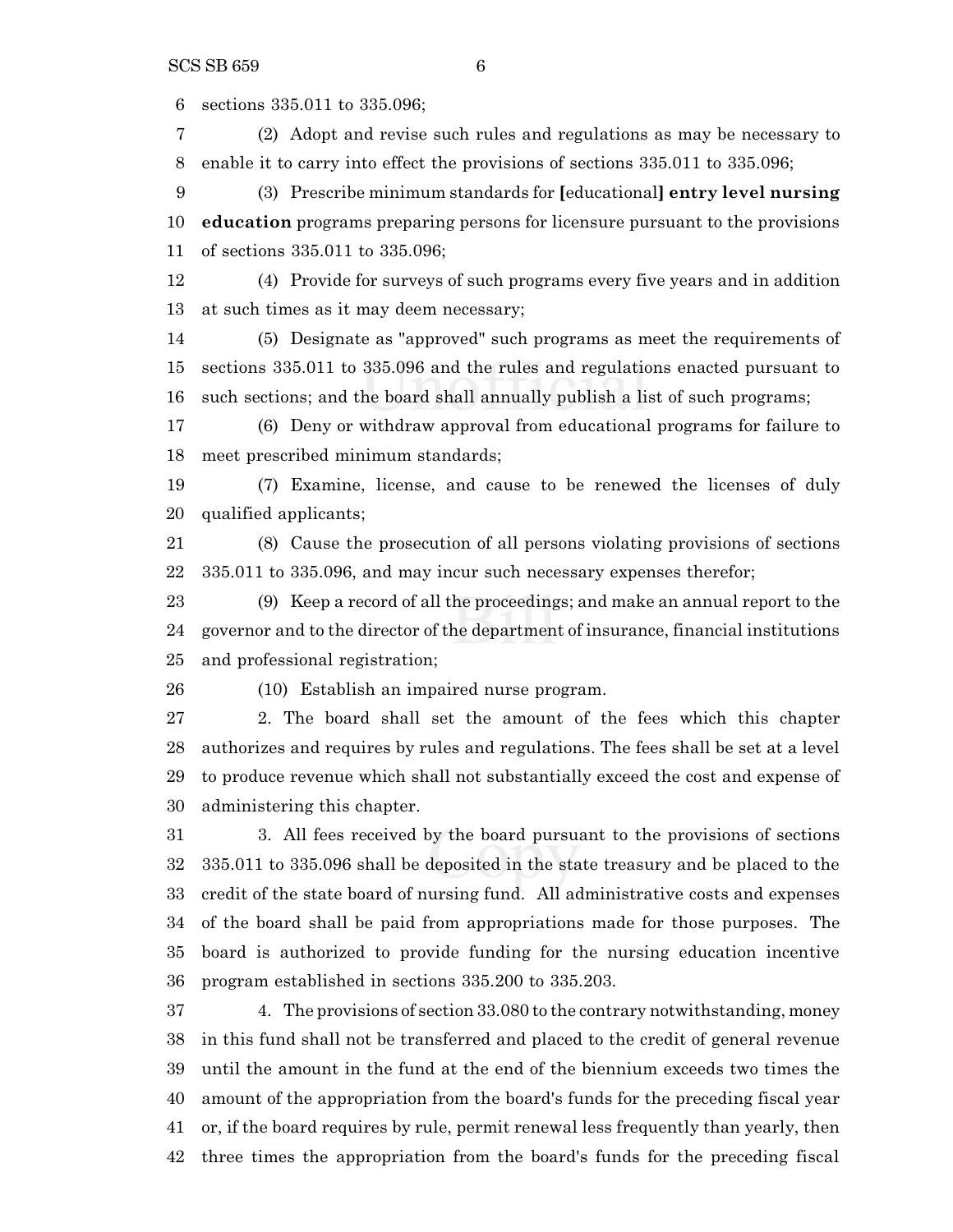year. The amount, if any, in the fund which shall lapse is that amount in the fund which exceeds the appropriate multiple of the appropriations from the board's funds for the preceding fiscal year.

 5. Any rule or portion of a rule, as that term is defined in section 536.010, that is created under the authority delegated in this chapter shall become effective only if it complies with and is subject to all of the provisions of chapter 536 and, if applicable, section 536.028. All rulemaking authority delegated prior to August 28, 1999, is of no force and effect and repealed. Nothing in this section shall be interpreted to repeal or affect the validity of any rule filed or adopted prior to August 28, 1999, if it fully complied with all applicable provisions of law. This section and chapter 536 are nonseverable and if any of the powers vested with the general assembly pursuant to chapter 536 to review, to delay the effective date or to disapprove and annul a rule are subsequently held unconstitutional, then the grant of rulemaking authority and any rule proposed or adopted after August 28, 1999, shall be invalid and void.

335.046. 1. An applicant for a license to practice as a registered professional nurse shall submit to the board a written application on forms furnished to the applicant. The original application shall contain the applicant's statements showing the applicant's education and other such pertinent information as the board may require. The applicant shall be of good moral character and have completed at least the high school course of study, or the equivalent thereof as determined by the state board of education, and have successfully completed the basic professional curriculum in an accredited or approved school of nursing and earned a professional nursing degree or diploma. Each application shall contain a statement that it is made under oath or affirmation and that its representations are true and correct to the best knowledge and belief of the person signing same, subject to the penalties of making a false affidavit or declaration. Applicants from non-English-speaking lands shall be required to submit evidence of proficiency in the English language. The applicant must be approved by the board and shall pass an examination as required by the board. The board may require by rule as a requirement for licensure that each applicant shall pass an oral or practical examination. Upon successfully passing the examination, the board may issue to the applicant a license to practice nursing as a registered professional nurse. The applicant for a license to practice registered professional nursing shall pay a license fee in such amount as set by the board. The fee shall be uniform for all applicants. Applicants from foreign countries shall be licensed as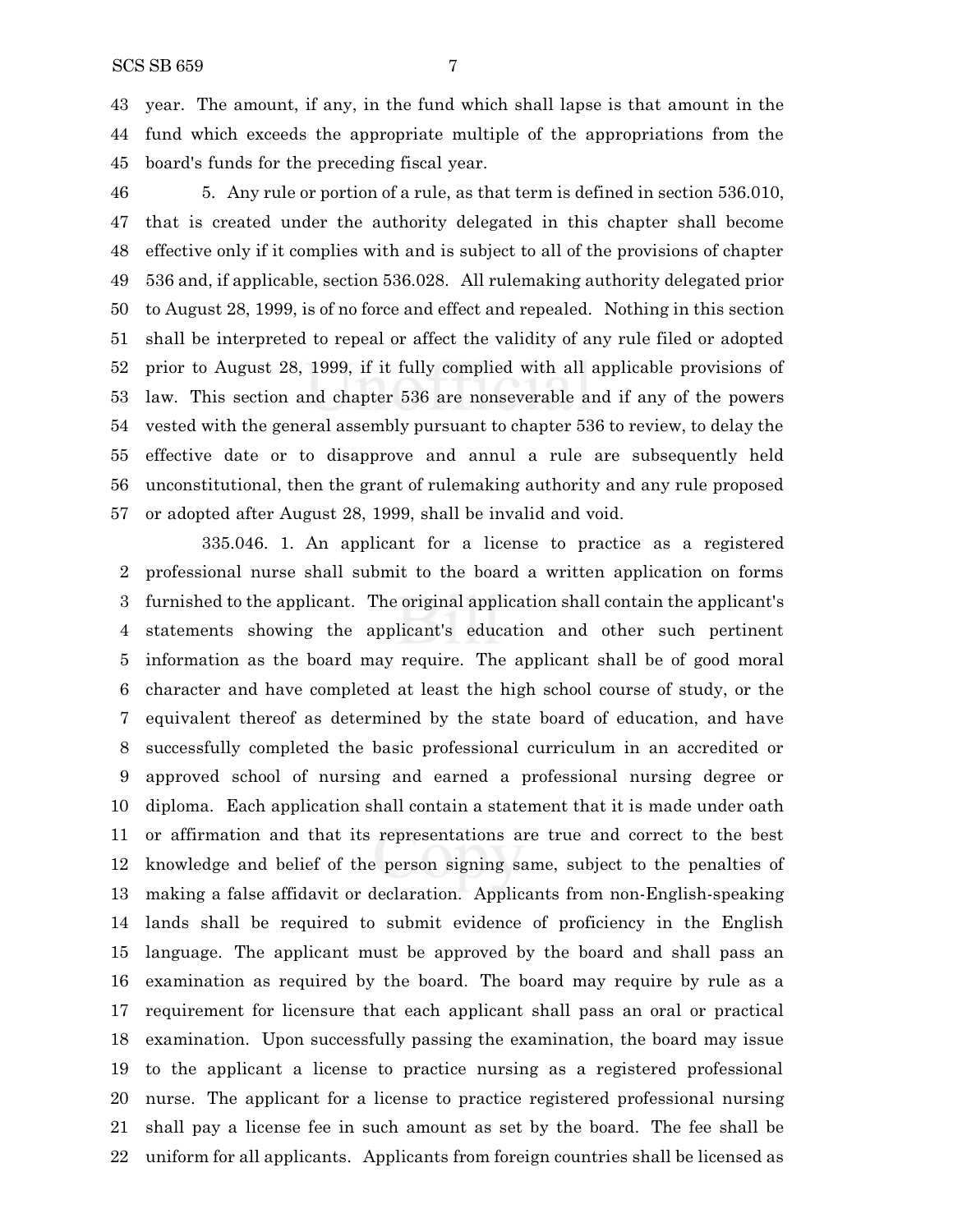prescribed by rule.

 2. An applicant for license to practice as a licensed practical nurse shall submit to the board a written application on forms furnished to the applicant. The original application shall contain the applicant's statements showing the applicant's education and other such pertinent information as the board may require. Such applicant shall be of good moral character, and have completed at least two years of high school, or its equivalent as established by the state board of education, and have successfully completed a basic prescribed curriculum in a state-accredited or approved school of nursing, earned a nursing degree, certificate or diploma and completed a course approved by the board on the role of the practical nurse. Each application shall contain a statement that it is made under oath or affirmation and that its representations are true and correct to the best knowledge and belief of the person signing same, subject to the penalties of making a false affidavit or declaration. Applicants from non-English-speaking countries shall be required to submit evidence of their proficiency in the English language. The applicant must be approved by the board and shall pass an examination as required by the board. The board may require by rule as a requirement for licensure that each applicant shall pass an oral or practical examination. Upon successfully passing the examination, the board may issue to the applicant a license to practice as a licensed practical nurse. The applicant for a license to practice licensed practical nursing shall pay a fee in such amount as may be set by the board. The fee shall be uniform for all applicants. Applicants from foreign countries shall be licensed as prescribed by rule.

 3. **(1) An applicant for initial licensure to practice as an APRN shall:**

 **(a) Submit a completed application as established by the board. The application shall contain:**

 **a. The applicant's statements showing the applicant's education and other such pertinent information as the board may require; and**

 **b. A statement that the application is made under oath or affirmation and that the representations contained in the application are true and correct to the best knowledge and belief of the person signing same, subject to the penalties of making a false affidavit or declaration;**

 **(b) Be of good moral character, and meet the following educational requirements:**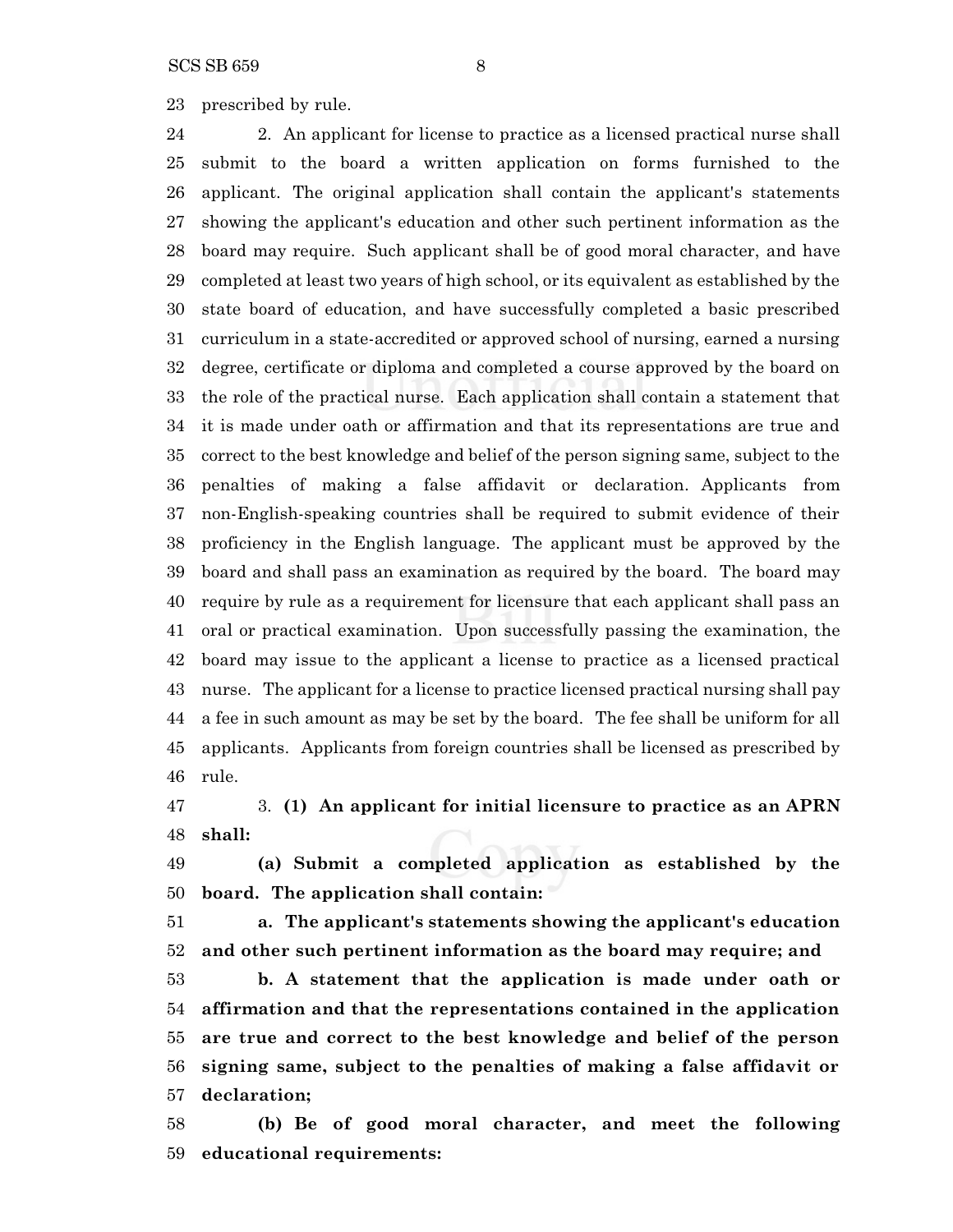**a. Prior to July 1, 1998, completion of a formal post basic educational program from or formally affiliated with an accredited college, university, or hospital of at least one academic year, which includes advanced nursing theory and clinical nursing practice, leading to a graduate degree or certificate with a concentration in an advanced practice nursing clinical specialty area;**

 **b. From and after July 1, 1998, completion of a graduate degree from an accredited college or university with a concentration in an advanced practice nursing clinical specialty area, which includes advanced nursing theory and clinical nursing practice;**

 **c. From and after January 1, 2009, have completed an accredited graduate level APRN program in one of the four roles and at least one population focus;**

 **(c) Be currently certified by a national certifying body recognized by the board in the APRN role and population foci appropriate to educational preparation;**

**(d) Be approved by the board; and**

**(e) Provide other evidence as required by rule.**

 **(2) Applicants from non-English-speaking lands shall be required to submit evidence of proficiency in the English language and shall be licensed as prescribed by rule.**

 **(3) The applicant for a license to practice as an advanced practice registered nurse shall pay a license fee in such amount as set by the board. The fee shall be uniform for all applicants.**

 **(4) Once an APRN license is issued, the license holder's APRN license and RN license shall be treated as one license for the purpose of renewal and assessment of renewal fees.**

 **4.** Upon refusal of the board to allow any applicant to sit for either the registered professional nurses' examination or the licensed practical nurses' examination, as the case may be, the board shall comply with the provisions of section 621.120 and advise the applicant of his or her right to have a hearing before the administrative hearing commission. The administrative hearing commission shall hear complaints taken pursuant to section 621.120.

 **[**4.**] 5.** The board shall not deny a license because of sex, religion, race, ethnic origin, age or political affiliation.

335.056. The license of every person licensed under the provisions of **[**sections 335.011 to 335.096**] this chapter** shall be renewed as provided. An